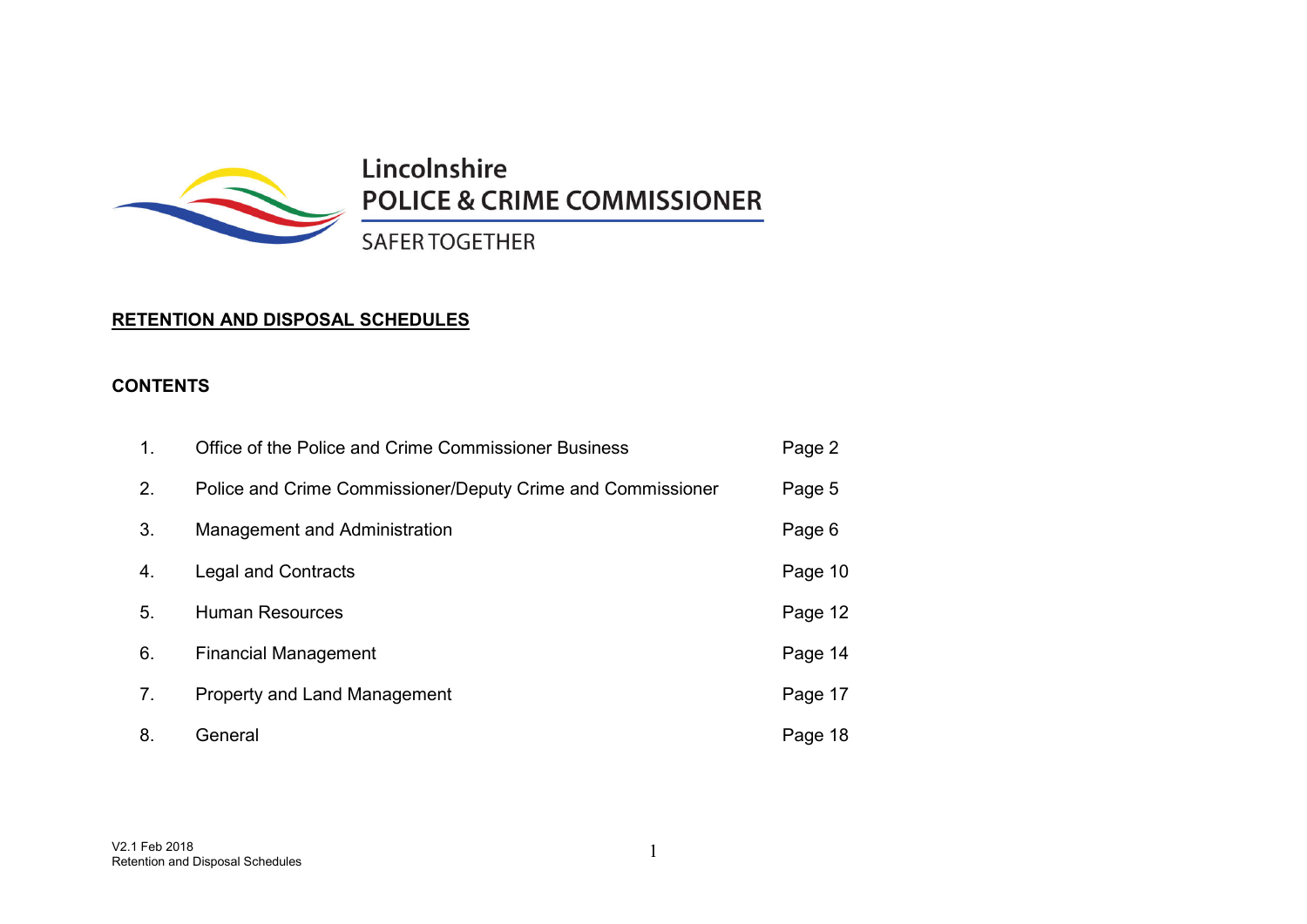# **1. OFFICE OF THE POLICE AND CRIME COMMISSIONER BUSINESS**

| <b>Function</b>                                  | <b>Records</b>                                                                           | <b>Retention</b>                                                                        | <b>Statutory Provisions</b><br>/Authority        | <b>Method of</b><br><b>Disposal</b>                                              |
|--------------------------------------------------|------------------------------------------------------------------------------------------|-----------------------------------------------------------------------------------------|--------------------------------------------------|----------------------------------------------------------------------------------|
| Appointment of Chief Constable                   | Advertisements, Application Forms,<br><b>Interview Reports</b><br><b>Personnel Files</b> | 2 years<br>6 years from date of last                                                    | <b>Common Practice</b><br><b>Common Practice</b> | $E$ -copy – delete<br>$Hardcopy -$<br><b>RESTRICTED/OFFICIAL</b><br><b>SHRED</b> |
|                                                  |                                                                                          | pension payment                                                                         |                                                  |                                                                                  |
| Audit Committee meetings                         | Minutes, agendas, reports, indexes                                                       | Permanent                                                                               | <b>Common Practice</b>                           | Archive                                                                          |
|                                                  | Draft and audio minutes                                                                  | Destroy once minutes are<br>formally approved                                           | <b>Common Practice</b>                           | $E$ -copy – delete<br>$Hardcopy -$                                               |
|                                                  | <b>Background papers</b><br>Terms of reference                                           | 4 years from date of<br>production at meeting                                           | <b>Common Practice</b>                           | RESTRICTED/OFFICIAL<br><b>SHRED</b>                                              |
|                                                  | Membership                                                                               | Until superseded                                                                        | <b>Common Practice</b>                           |                                                                                  |
| Complaints against the Chief<br>Constable        | Correspondence                                                                           | 3 years                                                                                 | <b>Common Practice</b>                           | $E$ -copy – delete<br>$Hardcopy -$<br>RESTRICTED/OFFICIAL<br><b>SHRED</b>        |
| Complaints and enquiries directed to<br>the OPCC | Correspondence, summary reports,<br>details of investigations                            | 3 years                                                                                 | <b>Common Practice</b>                           | $E$ -copy – delete<br>$Hardcopy -$<br>RESTRICTED/OFFICIAL<br><b>SHRED</b>        |
| Corporate planning and reporting                 | Police and Crime Plans<br><b>Strategic Plans</b><br><b>Annual Reports</b>                | Permanent                                                                               | <b>Common Practice</b>                           | Archive                                                                          |
| Dismissal of the Chief Constable                 | Resignation, redundancy, dismissal,<br>death, retirement                                 | 6 years after termination or,<br>if pension paid, 6 years<br>after last pension payment | <b>Common Practice</b>                           | E-copy - delete<br>$Hardcopy -$<br><b>RESTRICTED/OFFICIAL</b><br><b>SHRED</b>    |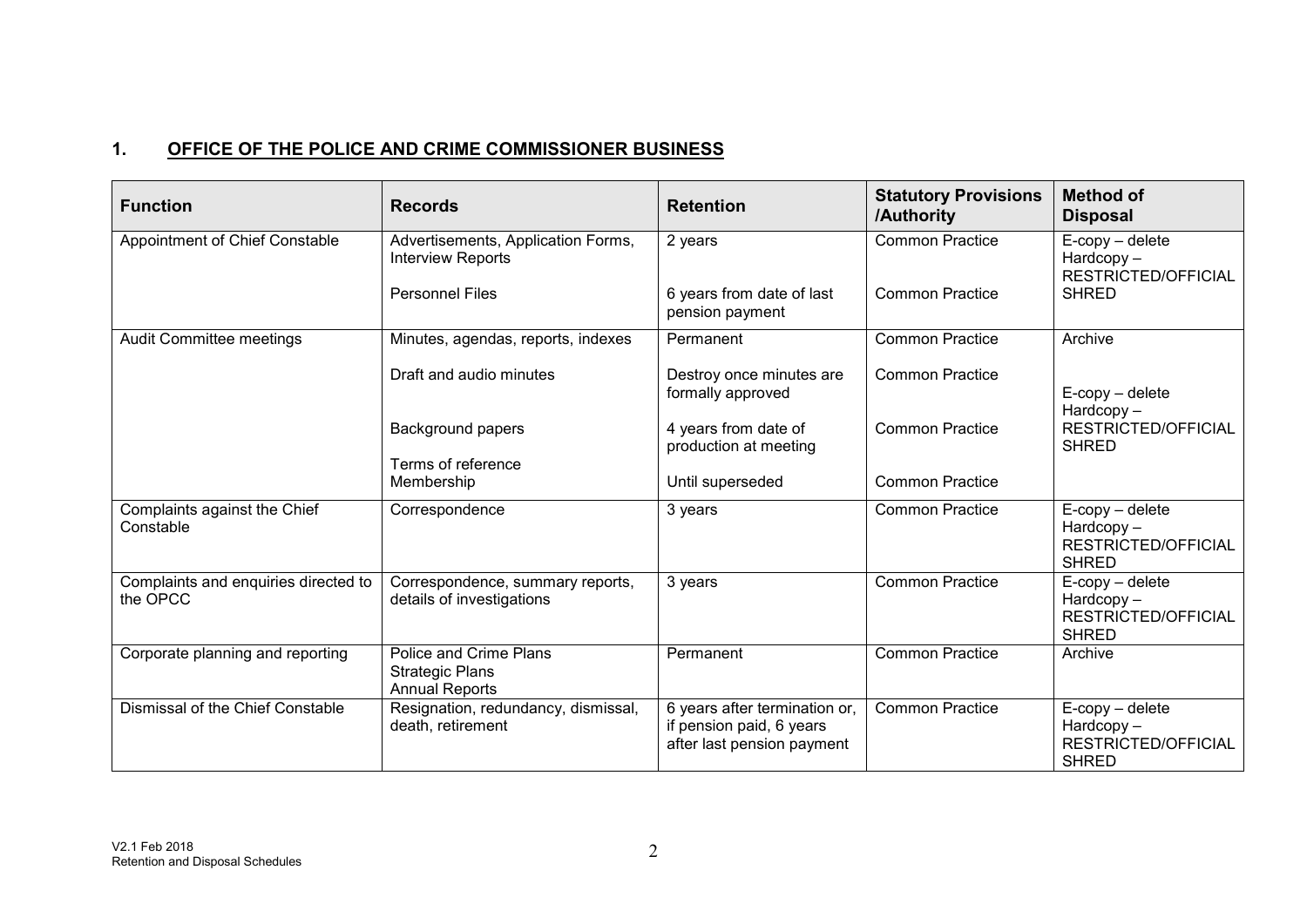| <b>Employment Tribunals</b>                                       | Cases                                             | 6 years after last action                 | <b>Common Practice</b> | $E$ -copy – delete<br>$Hardcopy -$<br>RESTRICTED/OFFICIAL<br><b>SHRED</b> |
|-------------------------------------------------------------------|---------------------------------------------------|-------------------------------------------|------------------------|---------------------------------------------------------------------------|
| External Meetings (where the OPCC<br>does not own the record)     | Minutes, agendas and reports                      | 3 years                                   | <b>Common Practice</b> | $E$ -copy – delete<br>$Hardcopy -$<br>RESTRICTED/OFFICIAL<br><b>SHRED</b> |
| <b>Independent Custody Visiting</b><br>Scheme                     | Panel minutes, agendas, reports                   | 2 years                                   | <b>Common Practice</b> |                                                                           |
|                                                                   | Visiting reports, rotas, Panel contact<br>details | 1 year                                    | <b>Common Practice</b> |                                                                           |
|                                                                   | Personnel files                                   | On termination of<br>membership           | <b>Common Practice</b> | $E$ -copy – delete<br>$Hardcopy -$                                        |
|                                                                   | Scheme/handbook                                   | Until superseded                          | <b>Common Practice</b> | RESTRICTED/OFFICIAL<br><b>SHRED</b>                                       |
|                                                                   | <b>Complaints against Visitors</b>                | On termination of<br>membership           | <b>Common Practice</b> |                                                                           |
|                                                                   | <b>Newsletters</b>                                | 2 years                                   | <b>Common Practice</b> |                                                                           |
|                                                                   | <b>Expense Claims</b>                             | 6 years from termination of<br>membership | <b>Common Practice</b> |                                                                           |
| Independent Members serving on<br><b>Police Misconduct Panels</b> | Personnel files                                   | Permanent                                 | <b>Common Practice</b> | Archive                                                                   |
|                                                                   | <b>Expense Claims</b>                             | 6 years from termination of<br>membership | <b>Common Practice</b> | $E$ -copy – delete<br>$Hardcopy -$<br>RESTRICTED/OFFICIAL                 |
|                                                                   | Scheme/handbook                                   | Until superseded                          | <b>Common Practice</b> | <b>SHRED</b>                                                              |
|                                                                   | Complaints against Independent<br>members         | Permanent                                 | <b>Common Practice</b> | Archive                                                                   |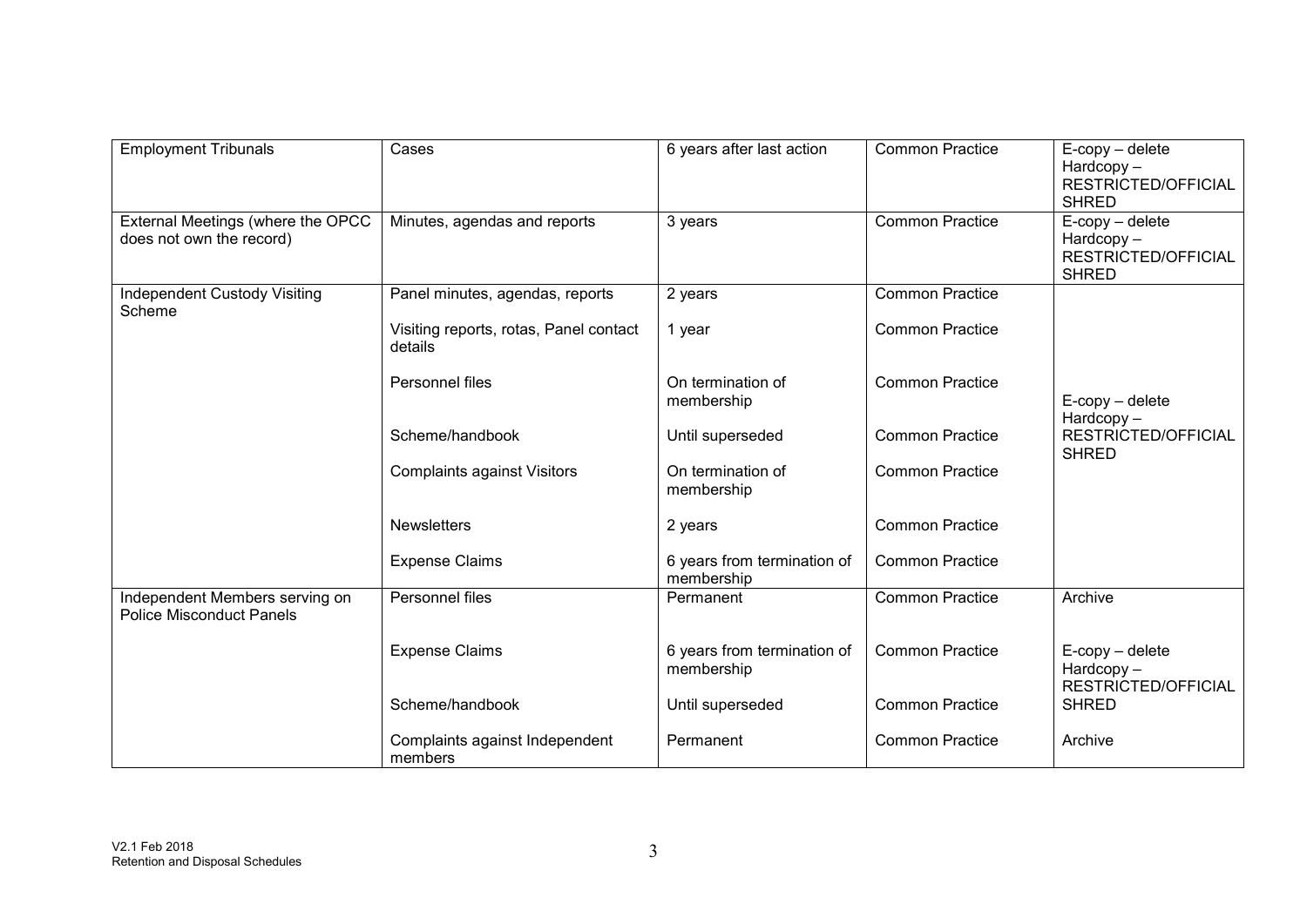| Partnership, agency and other<br>meetings (where the OPCC owns<br>the record) | Minutes, agendas and reports         | Permanent | <b>Common Practice</b> | Archive                                                                   |
|-------------------------------------------------------------------------------|--------------------------------------|-----------|------------------------|---------------------------------------------------------------------------|
| Police Appeal Tribunals                                                       | Cases                                | Permanent | <b>Common Practice</b> | Archive                                                                   |
| Statutory Inspections, reviews and<br>external audit reports                  | Reports                              | Permanent | <b>Common Practice</b> | Archive                                                                   |
| Statutory returns                                                             | <b>Reports to Central Government</b> | 7 years   | <b>Common Practice</b> | $E$ -copy – delete<br>$Hardcopy -$<br>RESTRICTED/OFFICIAL<br><b>SHRED</b> |
| Working Groups / Project Boards                                               | Minutes, agendas and reports         | 3 years   | <b>Common Practice</b> | $E$ -copy – delete<br>$Hardcopy -$<br>RESTRICTED/OFFICIAL<br><b>SHRED</b> |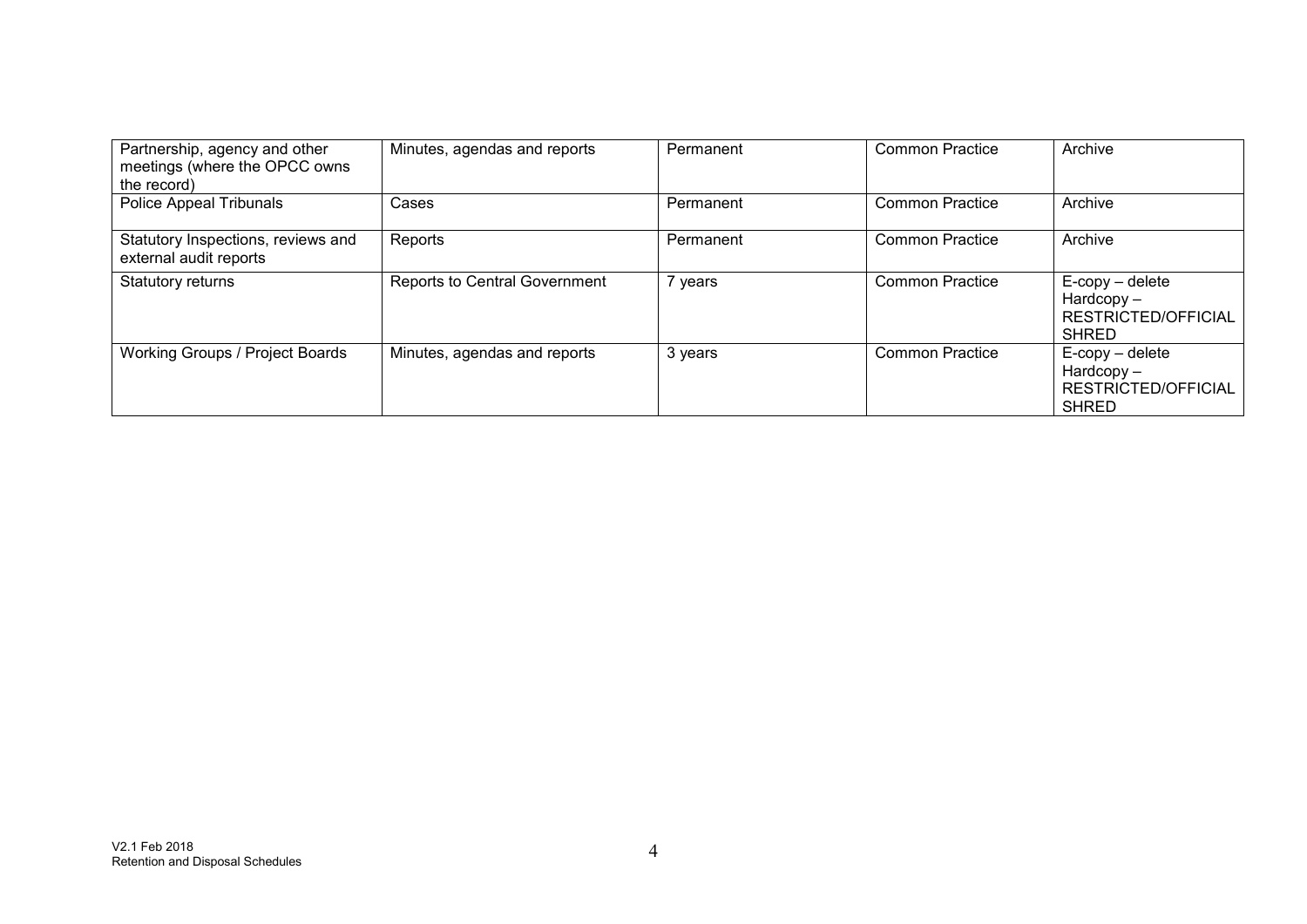### **2. POLICE AND CRIME COMMISSIONER/DEPUTY POLICE AND CRIME COMMISSIONER**

| <b>Function</b>                                  | <b>Records</b>                                             | <b>Retention</b>                          | <b>Statutory Provisions</b><br>/Authority | <b>Method of</b><br><b>Disposal</b>                                       |
|--------------------------------------------------|------------------------------------------------------------|-------------------------------------------|-------------------------------------------|---------------------------------------------------------------------------|
| Appointment                                      | <b>Personnel Files</b>                                     | Permanent                                 | <b>Common Practice</b>                    | Archive                                                                   |
|                                                  | Advertisements, application forms,<br>interview notes      | 2 years after date of<br>appointment      | Common Practice                           | $E$ -copy – delete<br>$Hardcopy -$<br>RESTRICTED/OFFICIAL                 |
|                                                  | Legislation/national guidance                              | until superseded                          | <b>Common Practice</b>                    | <b>SHRED</b>                                                              |
| Conduct                                          | <b>Complaint Cases</b>                                     | Permanent                                 | Common Practice                           | Archive                                                                   |
| Payments                                         | Salary and allowances                                      | 6 years from termination of<br>membership | <b>Common Practice</b>                    | $E$ -copy – delete<br>$Hardcopy -$<br>RESTRICTED/OFFICIAL<br><b>SHRED</b> |
| Registers of Interests, Gifts and<br>Hospitality | Register of Interests<br>Register of Gifts and Hospitality | Permanent                                 | <b>Common Practice</b>                    | Archive                                                                   |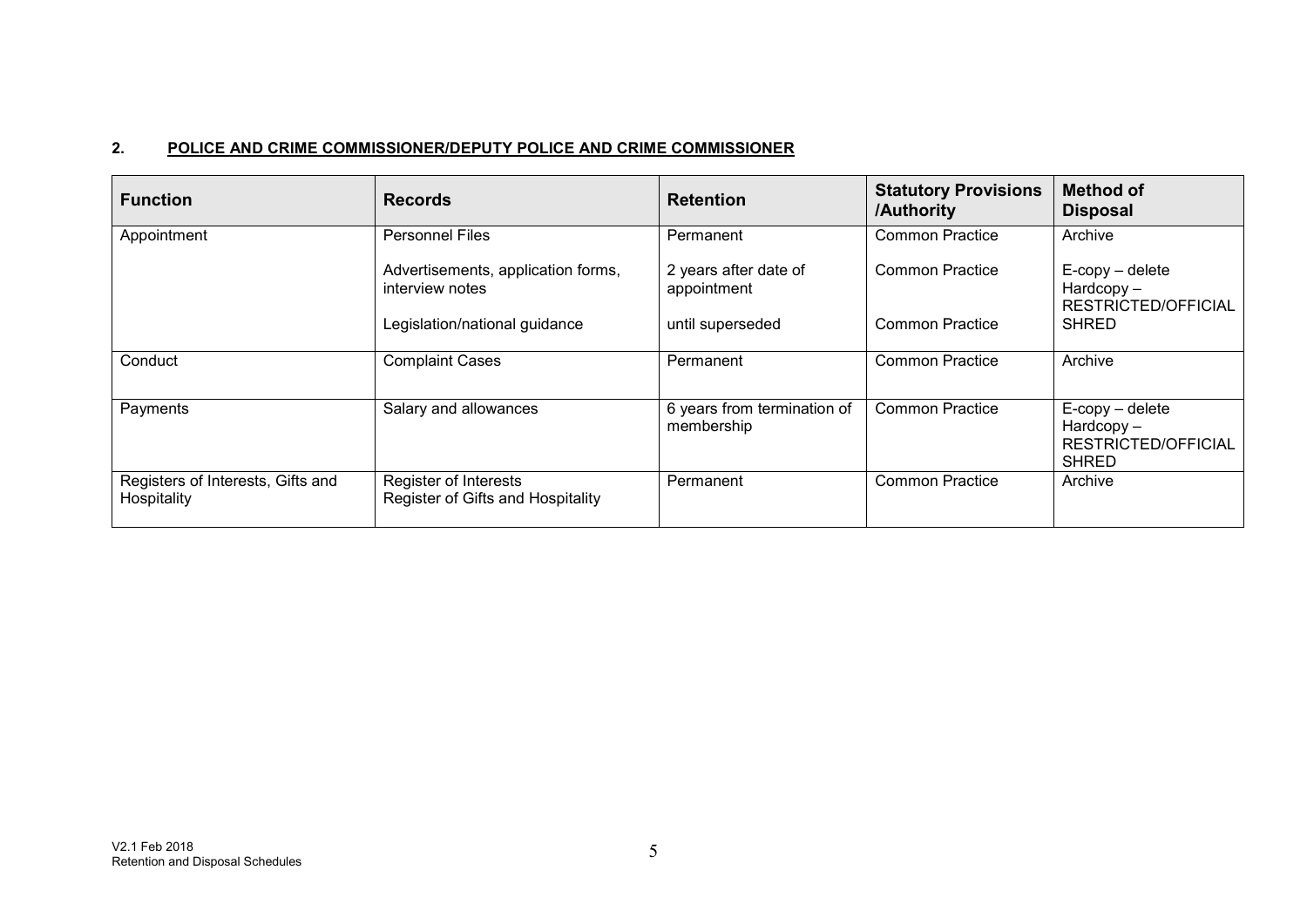### **3. MANAGEMENT AND ADMINISTRATION**

| <b>Function</b>                                                   | <b>Records</b>                                                                                    | <b>Retention</b>                                                                 | <b>Statutory Provisions</b><br>/Authority                             | <b>Method of</b><br><b>Disposal</b>                                       |
|-------------------------------------------------------------------|---------------------------------------------------------------------------------------------------|----------------------------------------------------------------------------------|-----------------------------------------------------------------------|---------------------------------------------------------------------------|
| Association of Police and Crime<br>Commissioners (APCC) Circulars | Circulars                                                                                         | Permanent                                                                        | <b>Common Practice</b>                                                | Archive                                                                   |
| Diaries and calendars                                             | Electronic and manual diaries and<br>calendars                                                    | 3 years                                                                          | <b>Common Practice</b>                                                | $E$ -copy – delete<br>$Hardcopy -$<br>RESTRICTED/OFFICIAL<br><b>SHRED</b> |
| Enquiries - Other OPCCs and<br>general                            | Routine responses to enquires                                                                     | 1 year                                                                           | <b>Common Practice</b>                                                | $E$ -copy – delete<br>$Hardcopy -$<br>RESTRICTED/OFFICIAL<br><b>SHRED</b> |
| General correspondence                                            | Correspondence – minor and routine                                                                | 1 year                                                                           | <b>Common Practice</b>                                                | $E$ -copy – delete<br>Hardcopy-<br>RESTRICTED/OFFICIAL<br><b>SHRED</b>    |
| <b>Home Office Circulars</b>                                      | Circulars                                                                                         | Permanent                                                                        | <b>Common Practice</b>                                                | Archive                                                                   |
| <b>Information Management</b>                                     | Filing indices                                                                                    | Permanent                                                                        | <b>Common Practice</b>                                                | Archive                                                                   |
|                                                                   | Records of transfers to archives                                                                  | 12 years                                                                         | <b>Common Practice</b>                                                | $E$ -copy – delete<br>Hardcopy-                                           |
|                                                                   | Summary of responses to enquiries<br>Disposal records<br>Reports/correspondence on OPCC<br>action | 6 years                                                                          | <b>Common Practice</b>                                                | RESTRICTED/OFFICIAL<br><b>SHRED</b>                                       |
|                                                                   | Routine responses to enquiries                                                                    | 2 years                                                                          | <b>Common Practice</b>                                                | $E$ -copy – delete<br>Hardcopy-                                           |
|                                                                   | General Correspondence/emails and<br>faxes                                                        | Archive for 1 year -<br>destroy if no further use.<br>No file should remain open | 5 year rule specified in<br>Code of Practice on<br>Records Management | RESTRICTED/OFFICIAL<br><b>SHRED</b>                                       |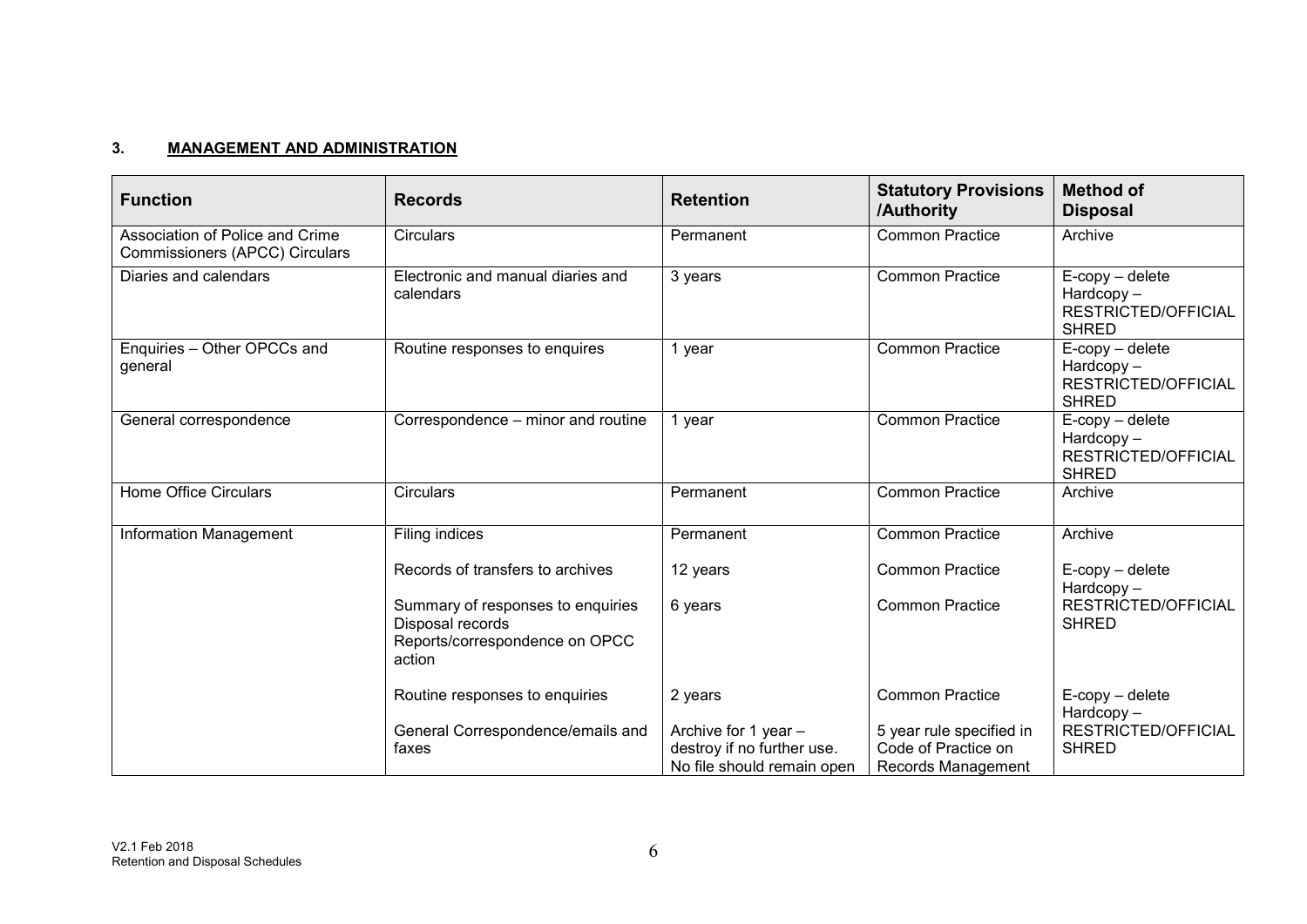|                           |                                                                                                                        | for more than 5 years and<br>may be closed at any time<br>within the period based on<br>monitoring of usage and<br>additions. If closed and<br>new activity begins, a new<br>volume of the file should be<br>created and the retention<br>period of the old volume be<br>brought in line with the new<br>volume. | under s46 Freedom of<br>Information Act 2000.    |                                                                           |
|---------------------------|------------------------------------------------------------------------------------------------------------------------|------------------------------------------------------------------------------------------------------------------------------------------------------------------------------------------------------------------------------------------------------------------------------------------------------------------|--------------------------------------------------|---------------------------------------------------------------------------|
| Marketing                 | Developing and promoting OPCC<br>events<br>Information about the OPCC                                                  | 2 years<br>When superseded                                                                                                                                                                                                                                                                                       | <b>Common Practice</b><br><b>Common Practice</b> | $E$ -copy – delete<br>Hardcopy-<br>RESTRICTED/OFFICIAL<br><b>SHRED</b>    |
| <b>Media Relations</b>    | Media reports<br>Media releases                                                                                        | 3 years                                                                                                                                                                                                                                                                                                          | <b>Common Practice</b>                           | $E$ -copy – delete<br>$Hardcopy -$<br>RESTRICTED/OFFICIAL<br><b>SHRED</b> |
| Newsletter                | <b>OPCC Newsletter</b>                                                                                                 | 1 year                                                                                                                                                                                                                                                                                                           | <b>Common Practice</b>                           | $E$ -copy – delete<br>Hardcopy-<br>RESTRICTED/OFFICIAL<br><b>SHRED</b>    |
| <b>Office Management</b>  | Contracts with suppliers                                                                                               | 3 years from termination of<br>contract                                                                                                                                                                                                                                                                          | <b>Common Practice</b>                           | $E$ -copy – delete<br>$Hardcopy -$<br>RESTRICTED/OFFICIAL<br><b>SHRED</b> |
| <b>Policy Development</b> | Policies<br>Instructions/Rules/Procedures<br><b>Organisational Charts</b><br><b>Financial and Contract Regulations</b> | Permanent                                                                                                                                                                                                                                                                                                        | <b>Common Practice</b>                           | Archive                                                                   |
|                           | Routine responses on policy or<br>procedures (printed material, letters)                                               | 2 years after admin use is<br>concluded                                                                                                                                                                                                                                                                          | <b>Common Practice</b>                           | $E$ -copy – delete<br>Hardcopy-<br>RESTRICTED/OFFICIAL                    |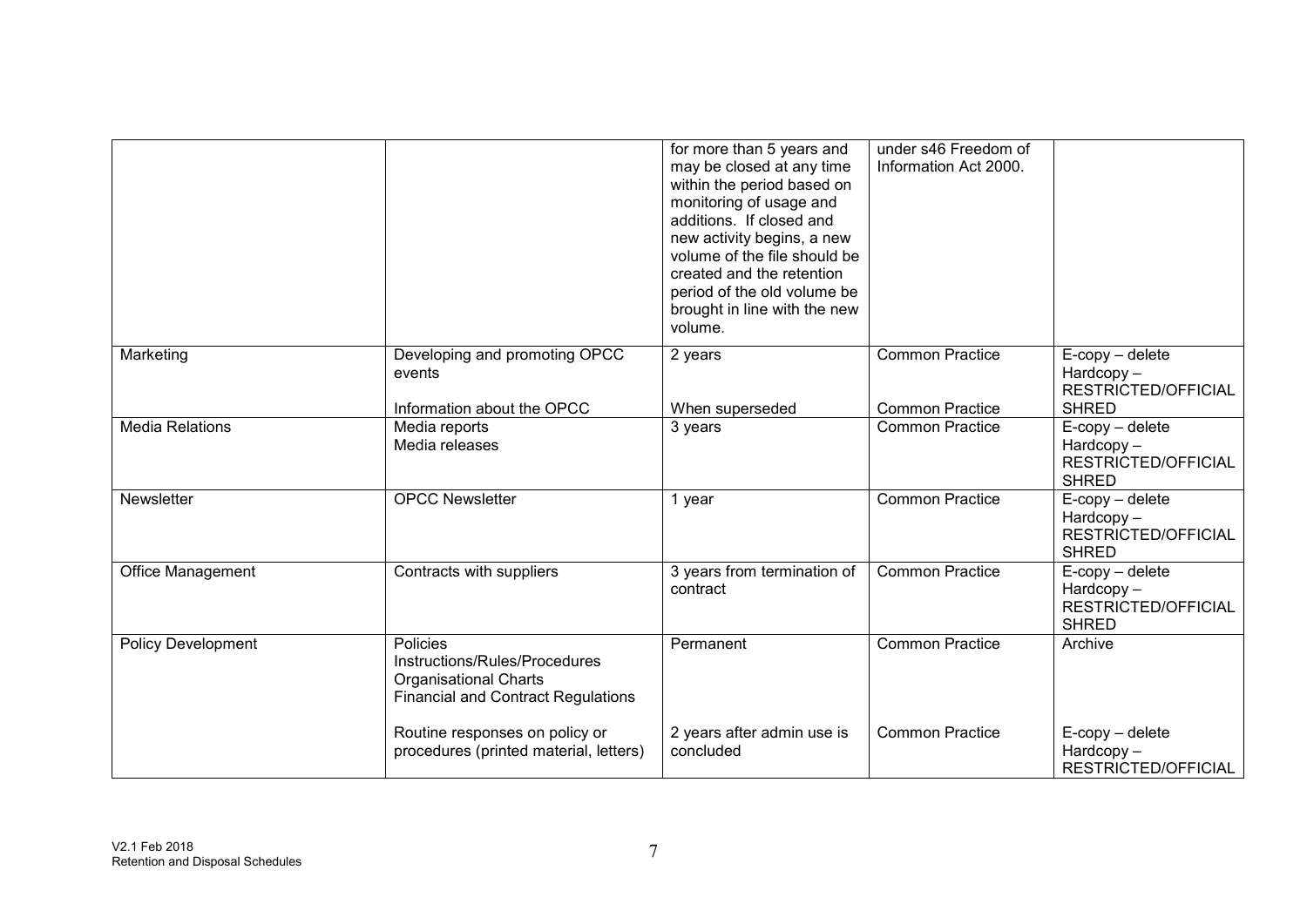|                                |                                                                                                                                                                                                                                                     |                                                                                                                                        |                                                                                                                          | <b>SHRED</b>                                                              |
|--------------------------------|-----------------------------------------------------------------------------------------------------------------------------------------------------------------------------------------------------------------------------------------------------|----------------------------------------------------------------------------------------------------------------------------------------|--------------------------------------------------------------------------------------------------------------------------|---------------------------------------------------------------------------|
| Policy/strategy review         | Reports and supporting<br>documentation                                                                                                                                                                                                             | 5 years from closure                                                                                                                   |                                                                                                                          | $E$ -copy – delete<br>$Hardcopy -$<br>RESTRICTED/OFFICIAL<br><b>SHRED</b> |
| Publications                   | The process of designing and setting<br>information for publication                                                                                                                                                                                 | 3 years from the last action                                                                                                           | <b>Common Practice</b>                                                                                                   | $E$ -copy – delete<br>Hardcopy-                                           |
|                                | The published work of the OPCC                                                                                                                                                                                                                      | Destroy after administrative<br>use is concluded. Note<br>one copy from the initial<br>print run should go directly<br>to the archive. | <b>Common Practice</b>                                                                                                   | RESTRICTED/OFFICIAL<br><b>SHRED</b>                                       |
| <b>Public Consultation</b>     | Consultation on development of<br>significant policies                                                                                                                                                                                              | 5 years                                                                                                                                | <b>Common Practice</b>                                                                                                   | $E$ -copy – delete<br>Hardcopy-                                           |
|                                | Consultation on development of<br>minor policies                                                                                                                                                                                                    | 1 year                                                                                                                                 | <b>Common Practice</b>                                                                                                   | <b>RESTRICTED/OFFICIAL</b><br><b>SHRED</b>                                |
|                                | Consultation meeting notes, records,<br>correspondence, minutes, supporting<br>papers and correspondence                                                                                                                                            | 2 years                                                                                                                                | <b>Common Practice</b>                                                                                                   |                                                                           |
| <b>Quality and Performance</b> | <b>OPCC Inspection/ Best Value Review</b><br>reports                                                                                                                                                                                                | 5 years                                                                                                                                | <b>Common Practice</b>                                                                                                   | $E$ -copy – delete<br>Hardcopy-<br>RESTRICTED/OFFICIAL<br><b>SHRED</b>    |
| Unstructured records           | Records that do not support a<br>business process i.e. there is not an<br>existing place for them in a filing<br>structure and none will be created.<br>This applies to filing structures for<br>paper and electronic formats<br>including e-mails. | Destroy as soon as use<br>has ceased                                                                                                   | Local Government Act<br>$1972 -$ Access to<br>information for working<br>papers as background<br>to reports to Committee | $E$ -copy – delete<br>Hardcopy-<br>RESTRICTED/OFFICIAL<br><b>SHRED</b>    |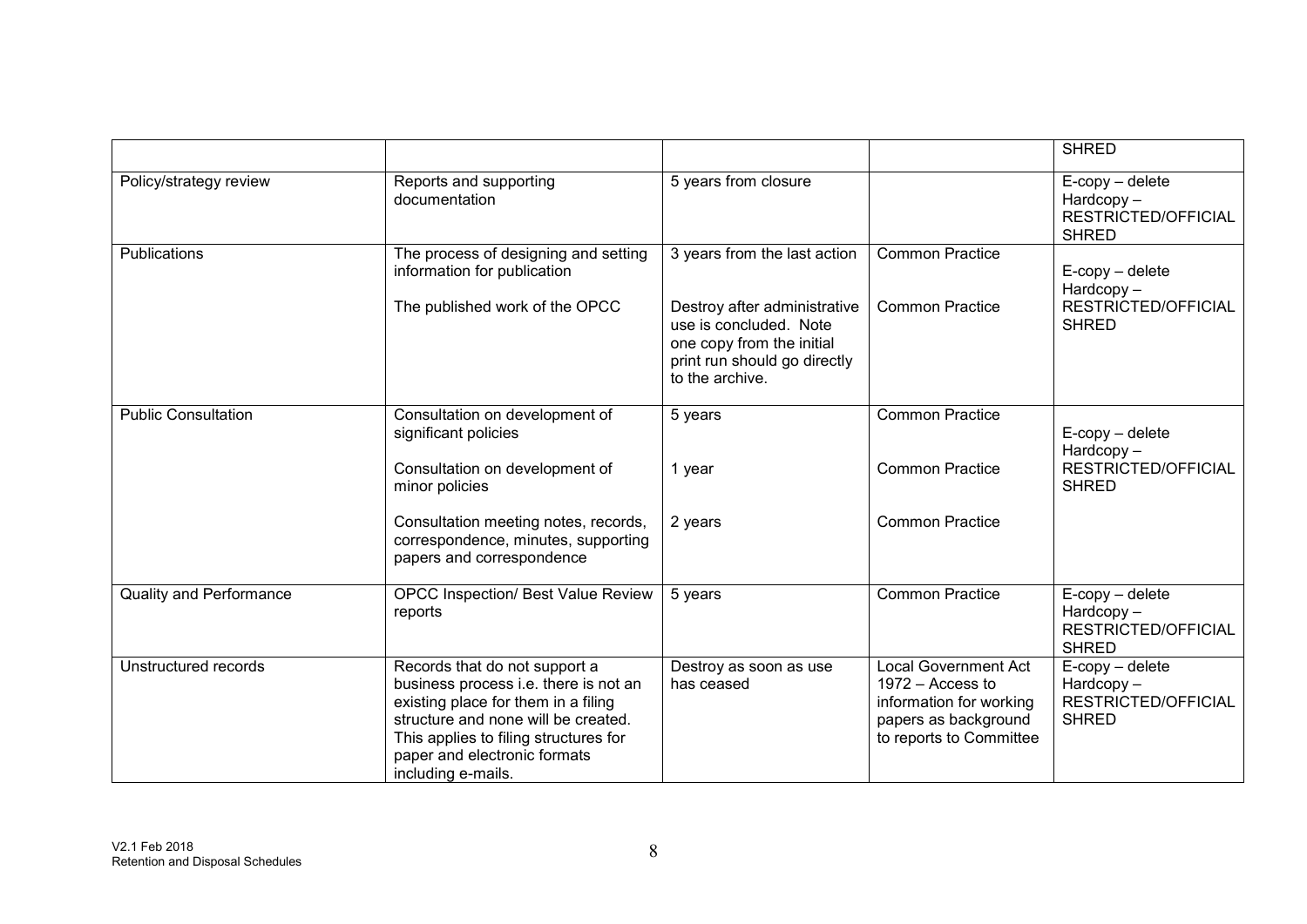| Working papers which lead to a final<br>report (unless report is submitted to<br>Committee – in which case papers<br>should be available for 6 years in line<br>with availability of the minutes for |  |  |
|------------------------------------------------------------------------------------------------------------------------------------------------------------------------------------------------------|--|--|
| public inspection)                                                                                                                                                                                   |  |  |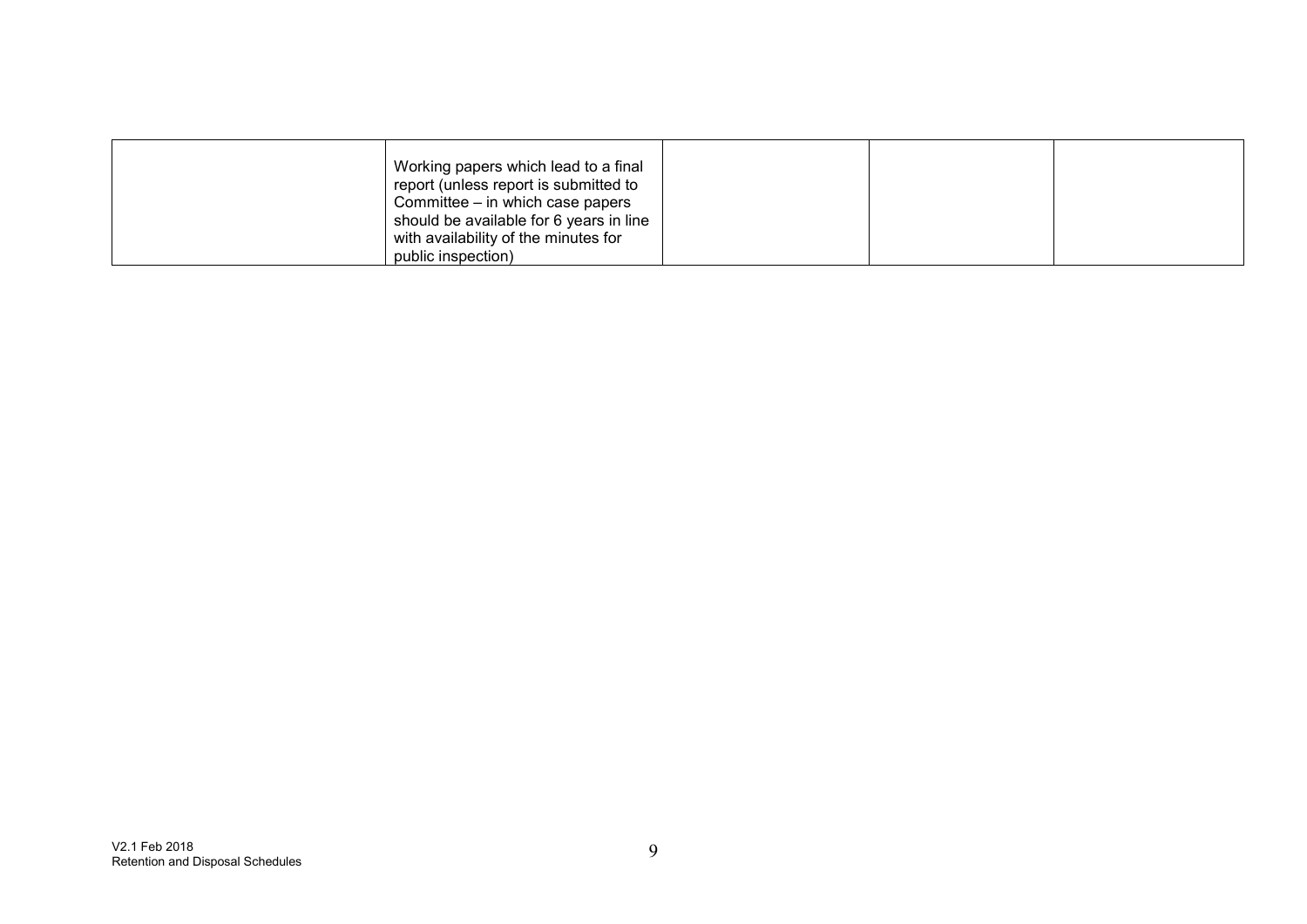### **4. LEGAL AND CONTRACTS**

| <b>Function</b>                    | <b>Records</b>                                                     | <b>Retention</b>                                     | <b>Statutory Provisions</b><br>/Authority                                                                                                         | <b>Method of</b><br><b>Disposal</b>                                       |
|------------------------------------|--------------------------------------------------------------------|------------------------------------------------------|---------------------------------------------------------------------------------------------------------------------------------------------------|---------------------------------------------------------------------------|
| Agreements                         | Service level agreements with the<br><b>OPCC</b>                   | 6 years after agreement<br>expires                   | Common Practice.<br>Depends on value of<br>agreement. Mainly to<br>do with agreements<br>between public bodies.<br>Not in regard to<br>contracts. | $E$ -copy – delete<br>$Hardcopy -$<br>RESTRICTED/OFFICIAL<br><b>SHRED</b> |
| Asset acquisition/disposal         | Legal docs relating to purchase/sale<br>Leases<br>Tender documents | 6 years if under £50,000<br>12 years if over £50,000 | <b>Common Practice</b><br><b>Common Practice</b>                                                                                                  | $E$ -copy – delete<br>$Hardcopy -$<br>RESTRICTED/OFFICIAL<br><b>SHRED</b> |
| Contract development (ordinary)    | Tender specification                                               | 6 years after terms have<br>expired                  | Statutory                                                                                                                                         | $E$ -copy – delete<br>Hardcopy-<br>RESTRICTED/OFFICIAL<br><b>SHRED</b>    |
| Contract development (under seal)  | Tender specification                                               | 12 years after terms have<br>expired                 | Statutory                                                                                                                                         | $E$ -copy – delete<br>Hardcopy-<br>RESTRICTED/OFFICIAL<br><b>SHRED</b>    |
| Conveyance                         | Conveyance files                                                   | 12 years after closure.                              | Statutory                                                                                                                                         | $E$ -copy – delete<br>$Hardcopy -$<br>RESTRICTED/OFFICIAL<br><b>SHRED</b> |
| Evaluation of tenders (ordinary)   | Evaluation criteria<br>Successful tender document                  | 6 years after terms have<br>expired                  | Statutory                                                                                                                                         | $E$ -copy – delete<br>$Hardcopy -$<br>RESTRICTED/OFFICIAL<br><b>SHRED</b> |
| Evaluation of tenders (under seal) | Evaluation criteria<br>Successful tender document                  | 12 years after terms have<br>expired                 | Statutory                                                                                                                                         | $E$ -copy – delete<br>$Hardcopy -$<br>RESTRICTED/OFFICIAL                 |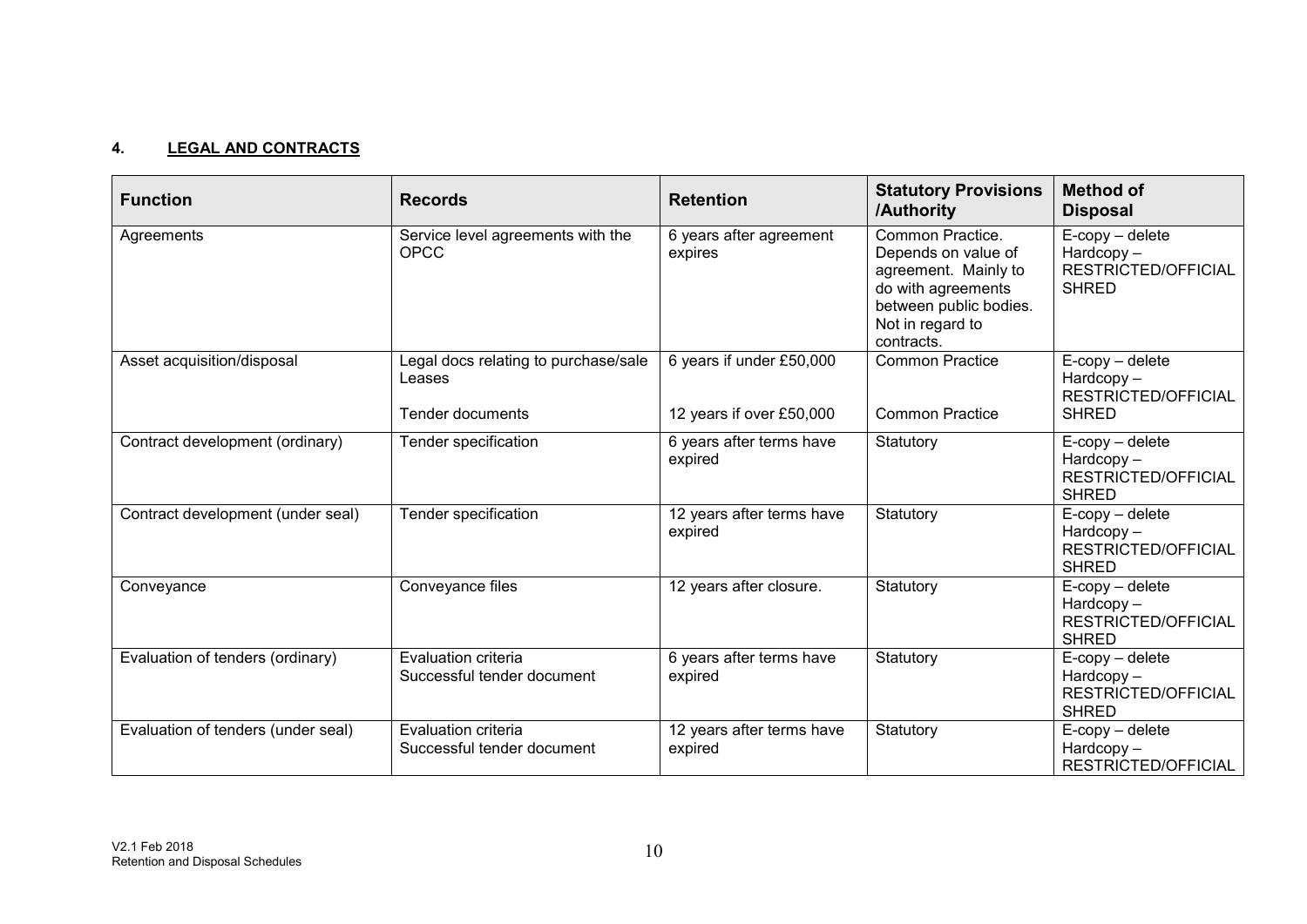|                               |                                                 |                                                |                        | <b>SHRED</b>                                                                     |
|-------------------------------|-------------------------------------------------|------------------------------------------------|------------------------|----------------------------------------------------------------------------------|
| Legal advice                  | Correspondence<br>Fees                          | 3 years                                        | <b>Common Practice</b> | $E$ -copy – delete<br>$Hardcopy -$<br>RESTRICTED/OFFICIAL<br><b>SHRED</b>        |
| Litigation                    | Correspondence<br>Criminal and civil case files | 7 years after last action                      | <b>Common Practice</b> | $E$ -copy – delete<br>Hardcopy-<br><b>RESTRICTED/OFFICIAL</b><br><b>SHRED</b>    |
| Post tender negotiation       | <b>Minutes</b><br>Correspondence                | 1 year after terms of<br>contract have expired | <b>Common Practice</b> | $E$ -copy – delete<br>$Hardcopy -$<br><b>RESTRICTED/OFFICIAL</b><br><b>SHRED</b> |
| <b>Tenders</b>                | Tender envelope                                 | year after start of contract                   | Statutory              | $E$ -copy – delete<br>$Hardcopy -$<br><b>RESTRICTED/OFFICIAL</b><br><b>SHRED</b> |
| Unsuccessful tender documents | Tender documents quotations                     | 1 year after start of<br>contract.             | <b>Common Practice</b> | $E$ -copy – delete<br>$Hardcopy -$<br>RESTRICTED/OFFICIAL<br><b>SHRED</b>        |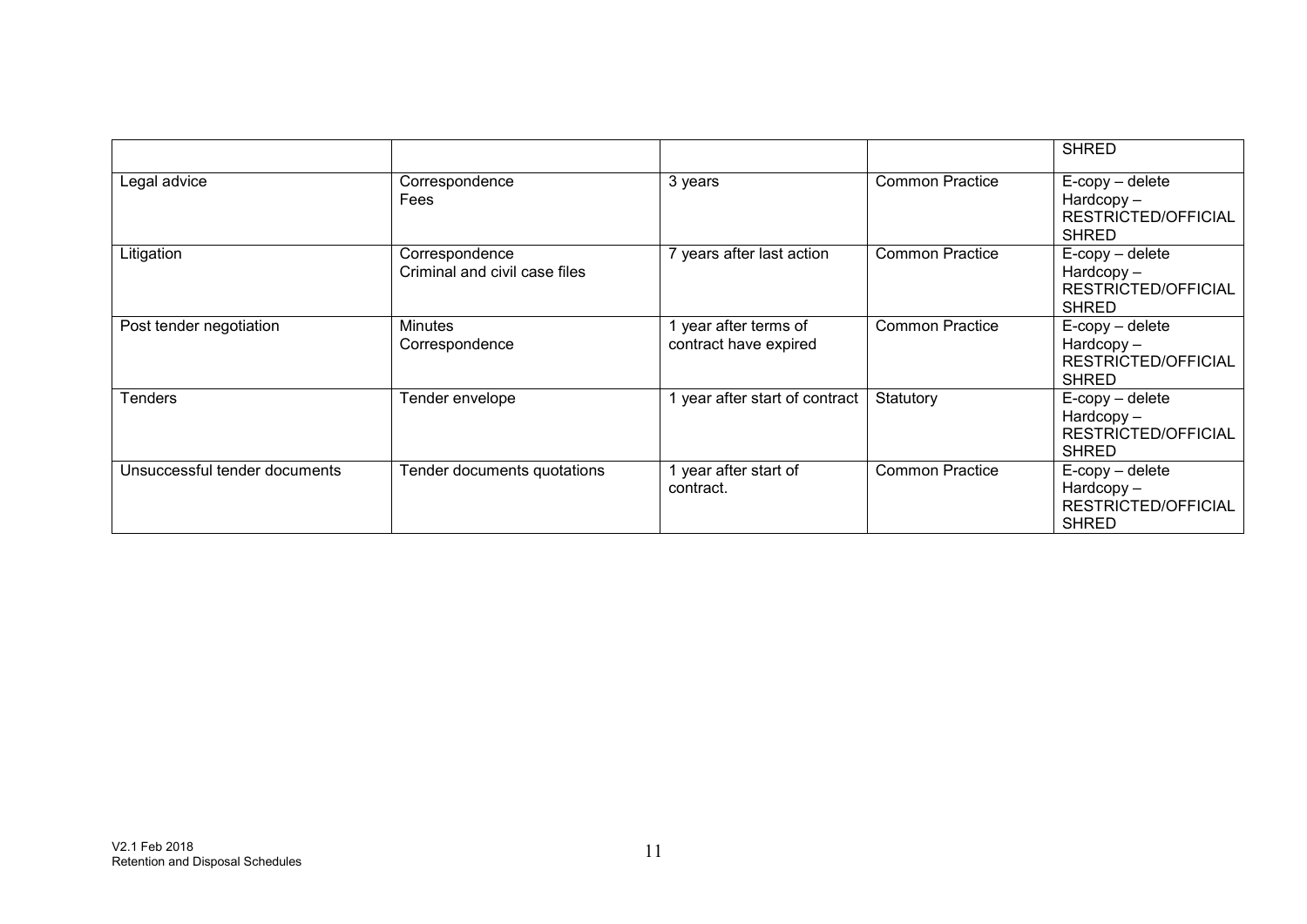#### **5. HUMAN RESOURCES**

| <b>Function</b>                                                | <b>Records</b>                                                                                                                                                                                            | <b>Retention</b>                                                                                                                                                            | <b>Statutory Provisions</b><br>/Authority | <b>Method of</b><br><b>Disposal</b>                                               |
|----------------------------------------------------------------|-----------------------------------------------------------------------------------------------------------------------------------------------------------------------------------------------------------|-----------------------------------------------------------------------------------------------------------------------------------------------------------------------------|-------------------------------------------|-----------------------------------------------------------------------------------|
| Appointment of Statutory Officers                              | Vacancies and applications records<br>Interview notes prospective staff<br>Records<br>Registers of applicants<br>Unsuccessful application records                                                         | 2 years after date of<br>appointment                                                                                                                                        | <b>Common Practice</b>                    | $E$ -copy – delete<br>Hardcopy-<br>RESTRICTED/OFFICIAL<br><b>SHRED</b>            |
| Disciplinary and Grievance<br>investigations (proved)          | Disciplinary records<br>Grievance records                                                                                                                                                                 | Oral warning $-6$ months<br>Written warning - 1 year<br>Final warning - 18 months<br>Dismissal - after<br>determination of all internal<br>and external appeals -<br>2years | <b>Common Practice</b>                    | $E$ -copy – delete<br>Hardcopy-<br>RESTRICTED/OFFICIAL<br><b>SHRED</b>            |
| <b>Disciplinary and Grievance</b><br>investigations (unproved) | Disciplinary records<br>Grievance records                                                                                                                                                                 | Destroy immediately after<br>appeal                                                                                                                                         | <b>Common Practice</b>                    | E-copy - delete<br>Hardcopy-<br>RESTRICTED/OFFICIAL<br><b>SHRED</b>               |
| Employee relations                                             | Agreements<br>Correspondence re Formal<br>negotiations<br>Correspondence re minor and<br>routine matters                                                                                                  | Permanent<br>2 years                                                                                                                                                        | <b>Common Practice</b>                    | Archive<br>$E$ -copy – delete<br>Hardcopy-<br>RESTRICTED/OFFICIAL<br><b>SHRED</b> |
| <b>Equal Employment Opportunities</b>                          | The process of investigation and<br>reporting on specific cases to<br>ensure that entitlements and<br>obligations are in accordance with<br>agreed Equal Employment<br>Opportunities guidelines policies. | 5 years after action<br>completed                                                                                                                                           | <b>Common Practice</b>                    | $E$ -copy – delete<br>Hardcopy-<br>RESTRICTED/OFFICIAL<br><b>SHRED</b>            |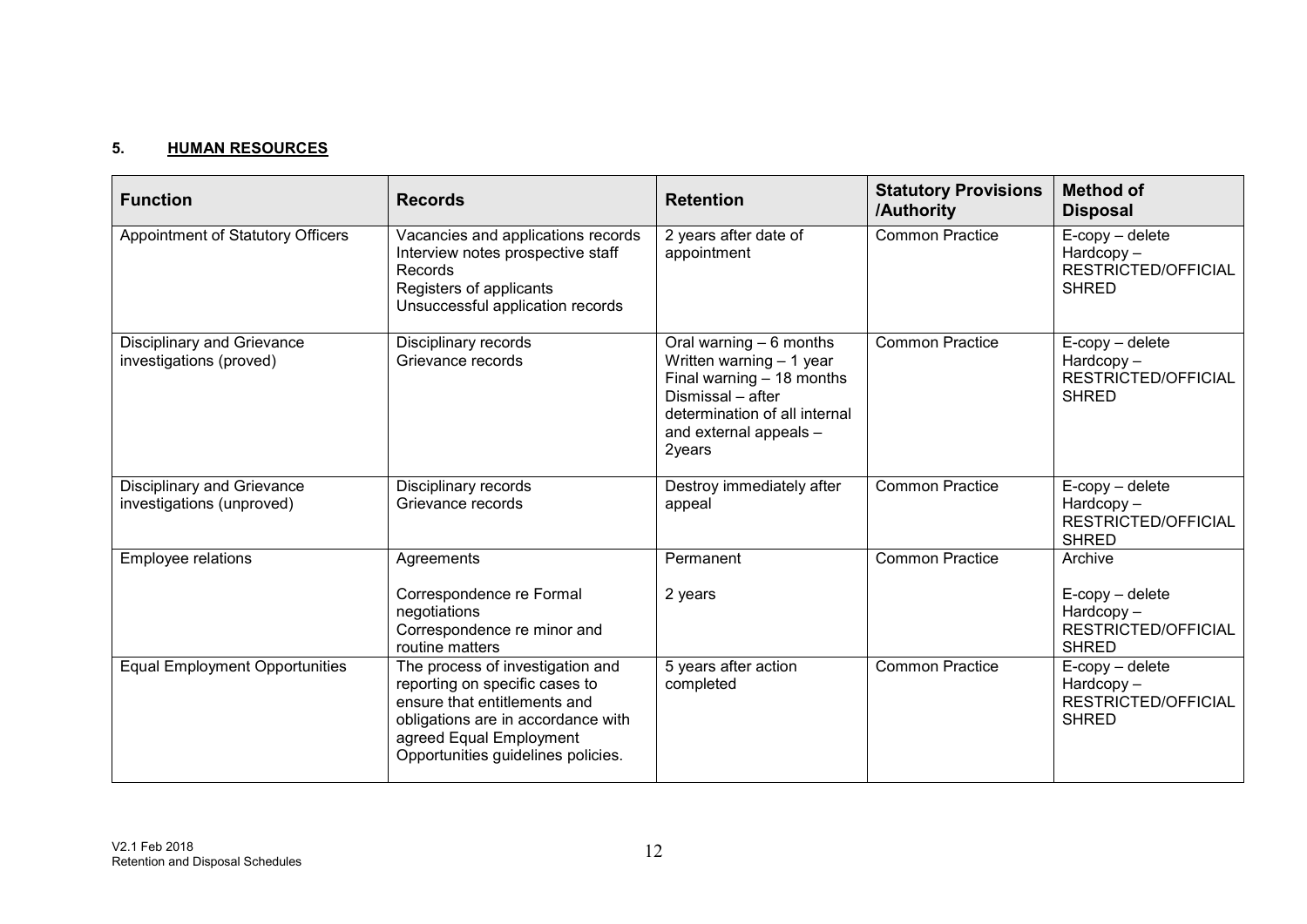| Medical records                                                                                | Medical examinations<br>Adjustment to work examinations            | 75 years after DOB                                                                                        | <b>Common Practice</b>                                                     | $E$ -copy – delete<br>Hardcopy-<br><b>RESTRICTED/OFFICIAL</b><br><b>SHRED</b> |
|------------------------------------------------------------------------------------------------|--------------------------------------------------------------------|-----------------------------------------------------------------------------------------------------------|----------------------------------------------------------------------------|-------------------------------------------------------------------------------|
| <b>PDR</b>                                                                                     | Probation reports<br>Performance reports and plans                 | 5 years after action<br>completed                                                                         | <b>Common Practice</b>                                                     | $E$ -copy – delete<br>Hardcopy-<br><b>RESTRICTED/OFFICIAL</b><br><b>SHRED</b> |
| Personnel administration                                                                       | <b>Establishment lists</b>                                         | Permanent                                                                                                 | <b>Common Practice</b>                                                     | Archive                                                                       |
|                                                                                                | Personnel files                                                    | Destroy 6 years from date<br>of last pension<br>payment/leaving date                                      |                                                                            | $E$ -copy – delete<br>Hardcopy-<br><b>RESTRICTED/OFFICIAL</b><br><b>SHRED</b> |
| Recruitment - the selection and<br>appointment of an individual for an<br>established position | Advertisement, application forms,<br>references, interview reports | 1 year after appointment<br>made.                                                                         | <b>Common Practice</b>                                                     | $E$ -copy – delete<br>$Hardcopy -$<br>RESTRICTED/OFFICIAL                     |
|                                                                                                | Vetting checks and associated<br>documentation                     | Positive outcomes - 2<br>years after date of check.<br>Negative outcomes - 1 year<br>after date of check. | <b>Common Practice</b>                                                     | <b>SHRED</b>                                                                  |
| Staff leave/Sickness monitoring                                                                | Sickness records<br>Leave records<br>Flexi cards                   | 2 years after action<br>completed                                                                         | <b>Common Practice</b>                                                     | $E$ -copy – delete<br>Hardcopy-<br><b>RESTRICTED/OFFICIAL</b><br><b>SHRED</b> |
| Staff retention                                                                                | Financial reward                                                   | Destroy 7 years after action<br>completed                                                                 | All records relating to<br>actual payments are<br>dealt with under Finance | $E$ -copy – delete<br>Hardcopy-<br>RESTRICTED/OFFICIAL<br><b>SHRED</b>        |
| Staff termination                                                                              | Resignation, redundancy, dismissal,<br>death or retirement         | 6 years after termination or,<br>if pension paid, 6 years<br>after last pension payment                   | <b>Common Practice</b>                                                     | $E$ -copy – delete<br>Hardcopy-<br>RESTRICTED/OFFICIAL<br><b>SHRED</b>        |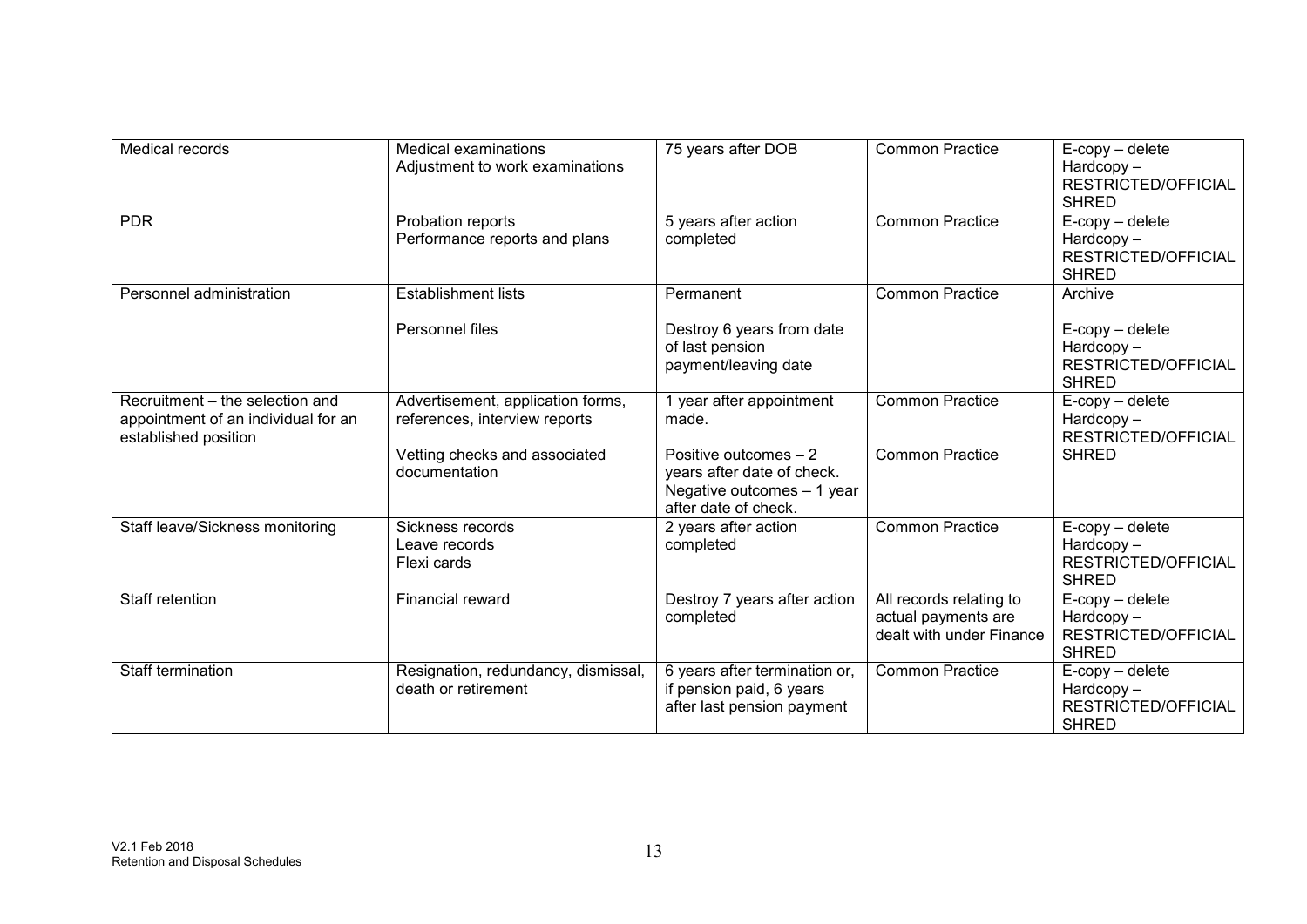### **6. FINANCIAL MANAGEMENT**

| <b>Function</b>                  | <b>Records</b>                                                                                                                 | <b>Retention</b>                                                                                                   | <b>Statutory Provisions</b><br>/Authority                  | <b>Method of</b><br><b>Disposal</b>                                              |
|----------------------------------|--------------------------------------------------------------------------------------------------------------------------------|--------------------------------------------------------------------------------------------------------------------|------------------------------------------------------------|----------------------------------------------------------------------------------|
| Annual reports                   | <b>Annual Statement of Accounts</b>                                                                                            | Permanent                                                                                                          | <b>Common Practice</b>                                     | Archive                                                                          |
| Approvals/process for purchase   | Purchase/sales order                                                                                                           | 7 years after end of<br>financial year                                                                             | Statutory                                                  | $E$ -copy – delete<br>$Hardcopy -$<br><b>RESTRICTED/OFFICIAL</b><br><b>SHRED</b> |
| Asset Acquisition and Disposal   | Management of the acquisition (by<br>financial lease of purchase) and<br>disposal (by sale or write off)<br>process for assets | 6 years, if under £50,000 or<br>12 years if over £50,000,<br>after all obligations /<br>entitlements are concluded | Statutory                                                  | $E$ -copy – delete<br>Hardcopy-<br><b>RESTRICTED/OFFICIAL</b><br><b>SHRED</b>    |
| Asset monitoring and maintenance | Asset registers<br>Inventories                                                                                                 | 7 years after the end of the<br>financial year<br>2 years after admin use                                          | Statutory<br><b>Common Practice</b>                        | $E$ -copy – delete<br>$Hardcopy -$<br><b>RESTRICTED/OFFICIAL</b>                 |
|                                  | Stocktaking                                                                                                                    |                                                                                                                    |                                                            | <b>SHRED</b>                                                                     |
|                                  | Acquisition & disposal reports<br>Service/maintenance records                                                                  | 7 years after sale or<br>disposal                                                                                  | Statutory                                                  |                                                                                  |
| <b>Budget setting</b>            | Final annual budget                                                                                                            | Permanent                                                                                                          | Only final version of<br>annual budget needs to<br>be kept | Archive                                                                          |
|                                  | Draft budgets and estimates                                                                                                    | 2 years after budget set                                                                                           | <b>Common Practice</b>                                     | $E$ -copy – delete<br>$Hardcopy -$                                               |
|                                  | Quarterly budget reviews                                                                                                       | Destroy after following<br>years budget adopted                                                                    | <b>Common Practice</b>                                     | <b>RESTRICTED/OFFICIAL</b><br><b>SHRED</b>                                       |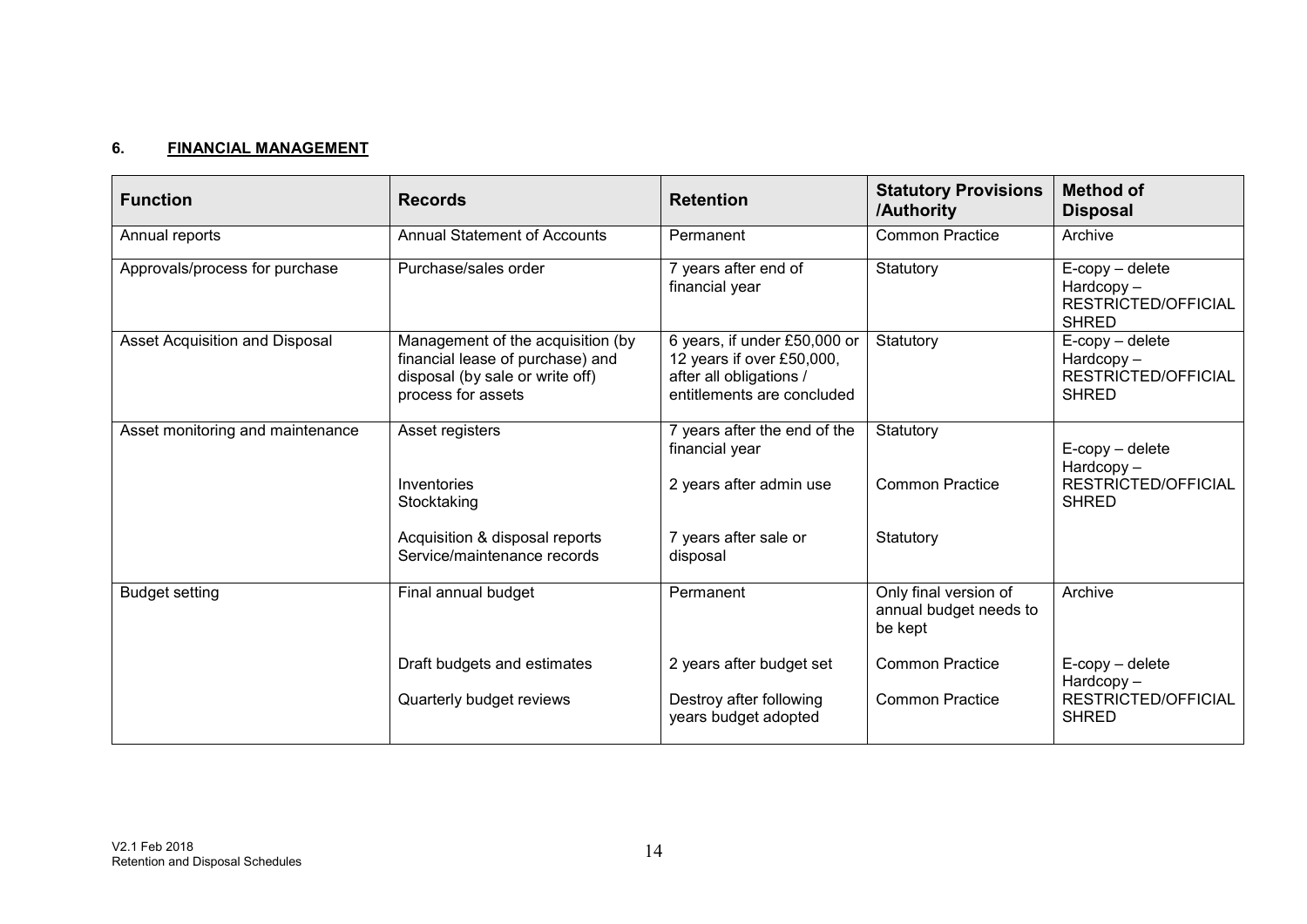| Expenditure           | Invoices/receipts<br><b>Bank statements</b><br>Vouchers/ledger<br>Write offs of public monies                  | 6 years after end of<br>financial year                                                                                                        | Statutory              | $E$ -copy – delete<br>$Hardcopy -$<br><b>RESTRICTED/OFFICIAL</b><br><b>SHRED</b> |
|-----------------------|----------------------------------------------------------------------------------------------------------------|-----------------------------------------------------------------------------------------------------------------------------------------------|------------------------|----------------------------------------------------------------------------------|
|                       | Processes to balance and reconcile<br>financial accounts                                                       | 2 years after admin use is<br>concluded                                                                                                       | <b>Common Practice</b> | $E$ -copy – delete<br>$Hardcopy -$<br>RESTRICTED/OFFICIAL<br><b>SHRED</b>        |
| Finance reports       | Quarterly budget reports<br>Working papers                                                                     | Destroy when admin use<br>complete                                                                                                            | <b>Common Practice</b> | $E$ -copy – delete<br>$Hardcopy -$<br>RESTRICTED/OFFICIAL<br><b>SHRED</b>        |
| <b>Internal Audit</b> | Internal Audit reports - main<br>financial and subsidiary systems<br>Value for money studies<br>Working papers | Destroy on completion of<br>next full audit                                                                                                   | <b>Common Practice</b> | $E$ -copy – delete<br>Hardcopy-<br>RESTRICTED/OFFICIAL<br><b>SHRED</b>           |
|                       | Follow up audits                                                                                               | Destroy on full<br>implementation of<br>recommendations or<br>completion of follow-up<br>audit<br>Destroy on completion of<br>next full audit | <b>Common Practice</b> |                                                                                  |
| Loans                 | Loan files (borrowing money to<br>enable authority to perform its<br>functions and exercise its powers)        | Destroy after the loan has<br>been repaid                                                                                                     | Statutory              | $E$ -copy – delete<br>Hardcopy-<br><b>RESTRICTED/OFFICIAL</b><br><b>SHRED</b>    |
|                       | Loans register/summary<br>management of loans                                                                  | Permanent                                                                                                                                     | <b>Common Practice</b> | Archive                                                                          |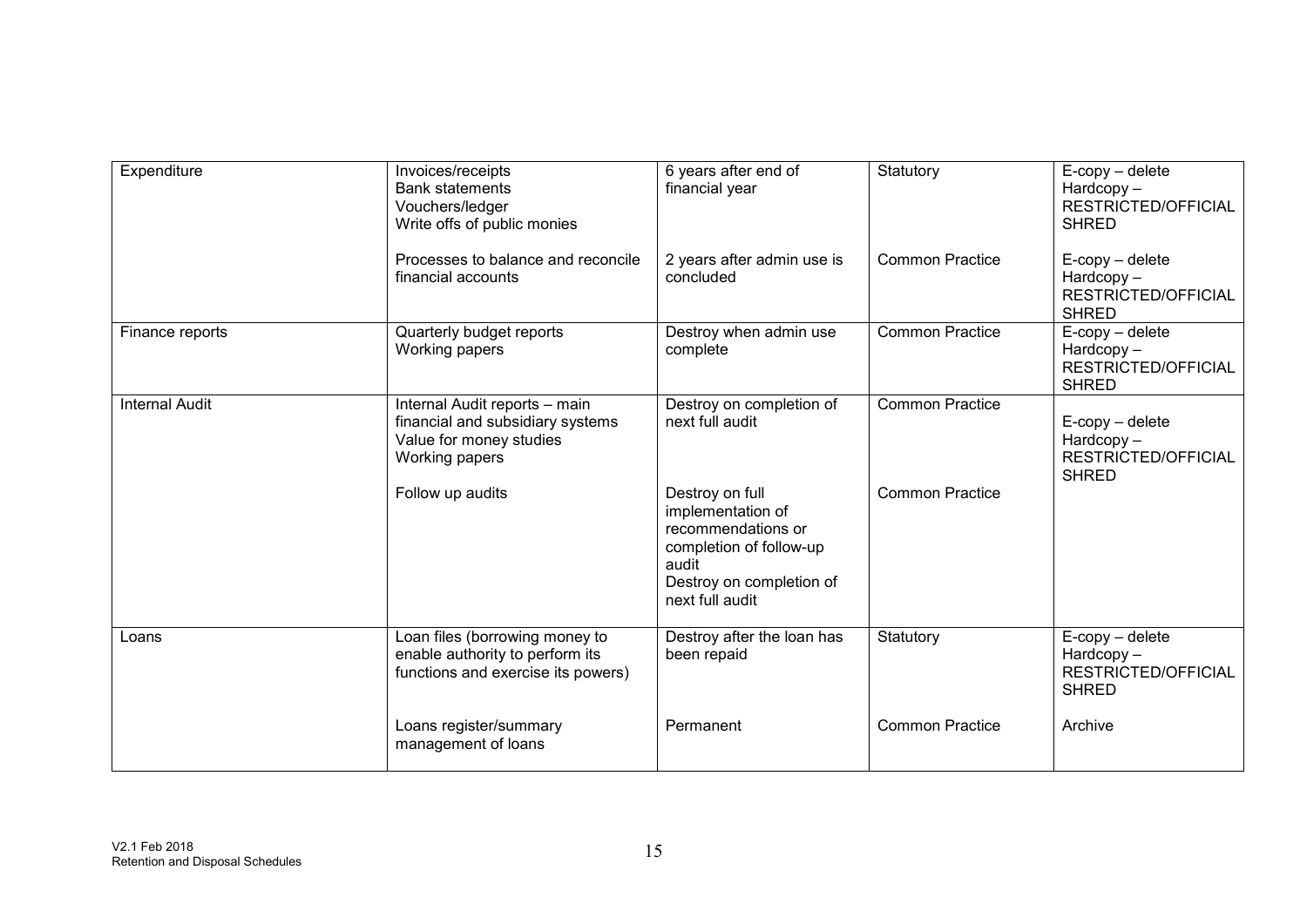| Payroll | Claim forms<br>Pay/tax records<br>Summary pay reports         | vears after the end of the<br>financial year | Statutory       | $E$ -copy – delete<br>$Hardcopy -$<br>RESTRICTED/OFFICIAL |
|---------|---------------------------------------------------------------|----------------------------------------------|-----------------|-----------------------------------------------------------|
|         | Non accountable processes relating<br>to payment of employees | Destroy after admin use                      | Common Practice | <b>SHRED</b>                                              |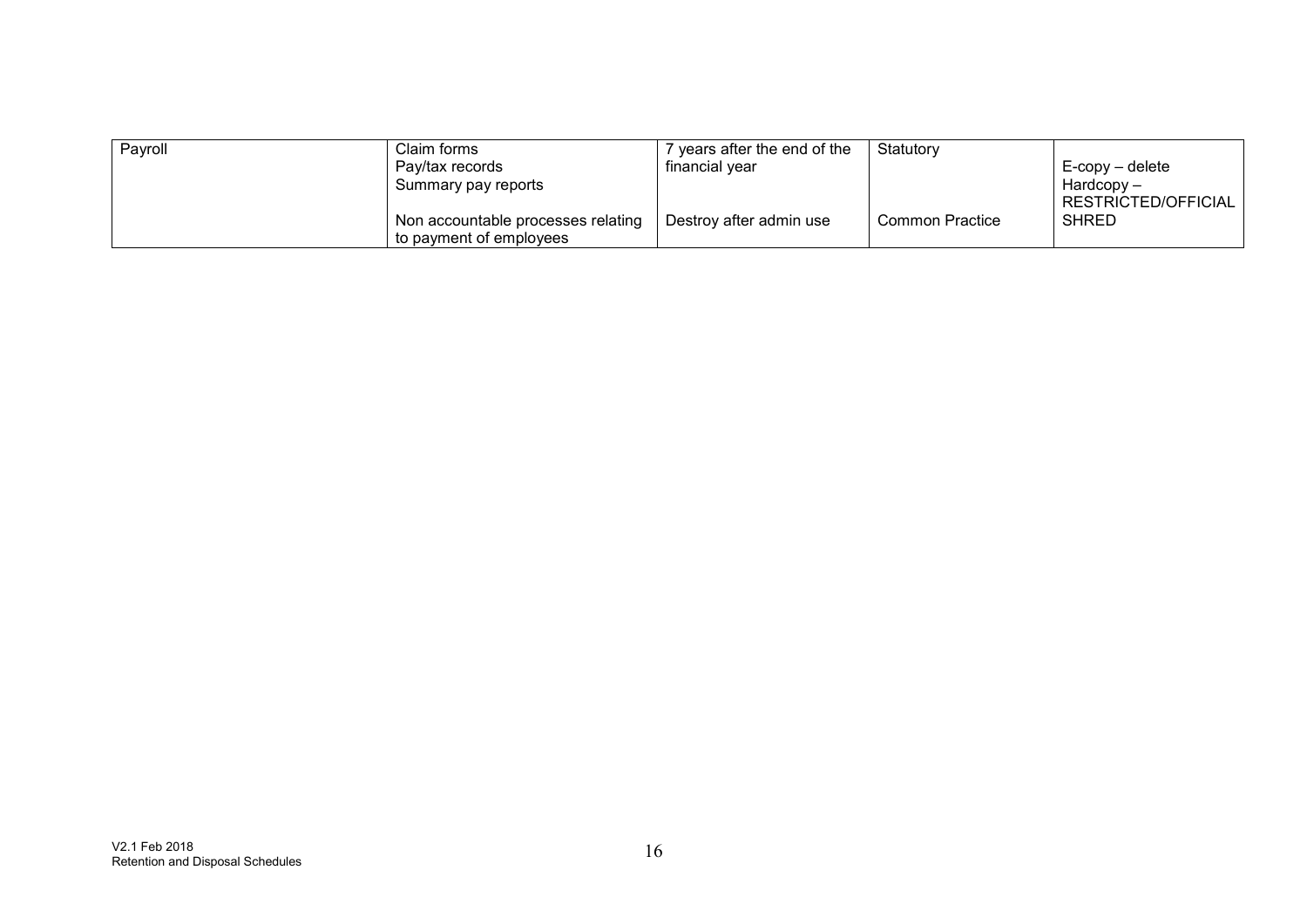### **7. PROPERTY AND LAND MANAGEMENT**

| <b>Function</b>                                | <b>Records</b>                                                                   | <b>Retention</b>                      | <b>Statutory Provisions</b><br>/Authority | <b>Method of</b><br><b>Disposal</b>                                       |
|------------------------------------------------|----------------------------------------------------------------------------------|---------------------------------------|-------------------------------------------|---------------------------------------------------------------------------|
| Insurance                                      | Insurance policies<br>Correspondence                                             | 7 years after terms expire            | <b>Common Practice</b>                    | $E$ -copy – delete<br>$Hardcopy -$<br>RESTRICTED/OFFICIAL<br><b>SHRED</b> |
| Management of buildings of special<br>interest | Project specification<br><b>Plans</b><br>Certificates of approval                | Permanent                             | <b>Common Practice</b>                    | Archive                                                                   |
| Property acquisition                           | Plans                                                                            | Life of property plus 12<br>years     | <b>Common Practice</b>                    | $E$ -copy – delete<br>$Hardcopy -$<br>RESTRICTED/OFFICIAL<br><b>SHRED</b> |
| Property disposal                              | Legal documents<br>Survey reports<br>Tender documents<br>Conditions of contracts | 15 years after all<br>obligations end | <b>Common Practice</b>                    | $E$ -copy – delete<br>$Hardcopy -$<br>RESTRICTED/OFFICIAL<br><b>SHRED</b> |
| Property inventories                           | Inventories                                                                      | Permanent                             | <b>Common Practice</b>                    | Archive                                                                   |